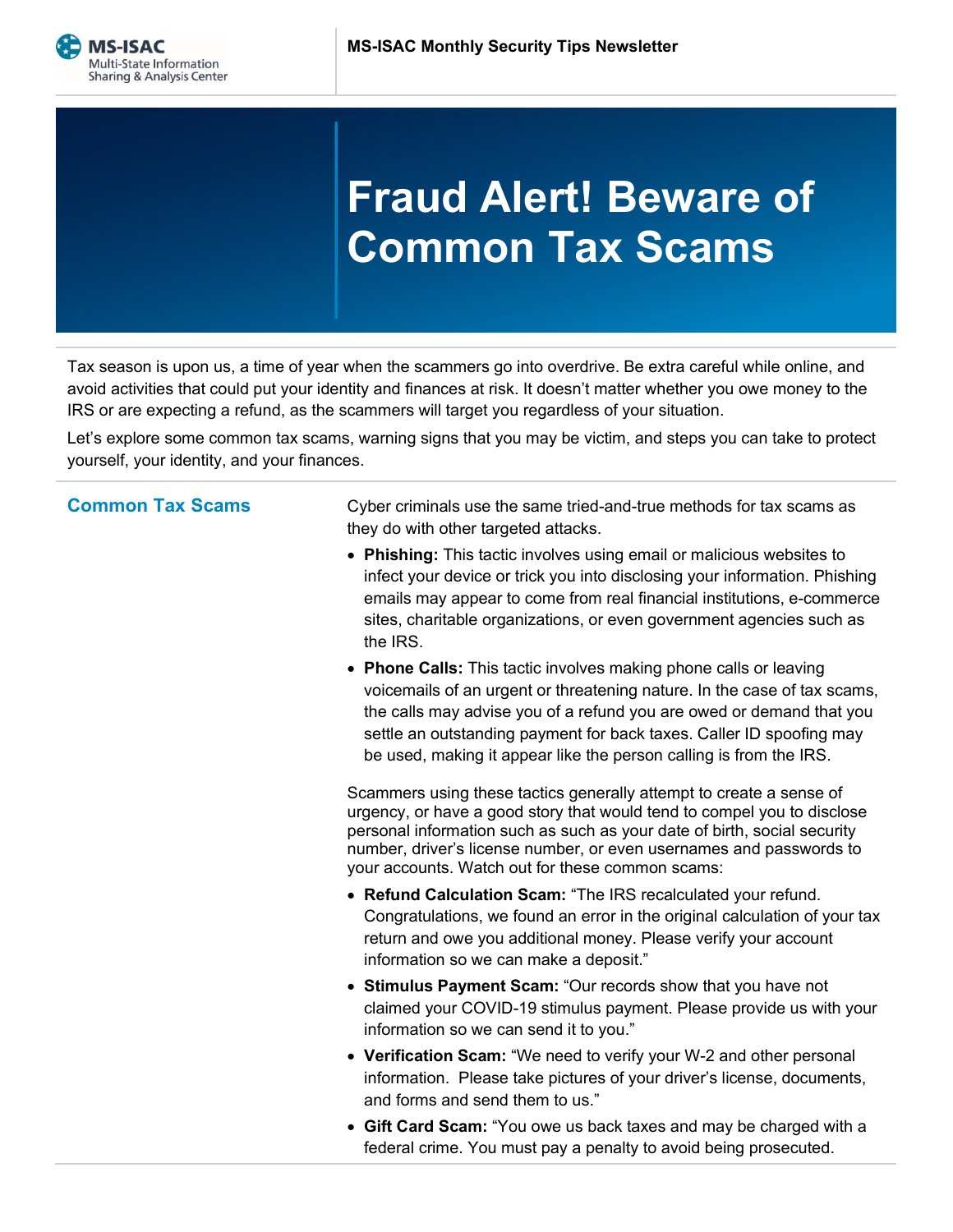|                                | Purchase these gift cards and send them to us and we will wipe your<br>record clean."<br>• Fake Charity Scam: Scammers pose as a legitimate charity, often with<br>a similar name as a real charity, to trick you into donating money to their<br>own cause-filling their pockets.<br>• Fake Tax Preparers: Watch out for tax preparers that refuse to sign the<br>returns they prepare. If they gain access to your information, they may<br>file fraudulent tax returns redirecting your refund or attempt to access<br>your bank accounts.                                                                                                                                                                                                                                                                                                                                                                                                                                                                                                                                                                                                                                                                                                                                                                                                                                                                                                                                                                                                                                                                                                                                                                                                                                        |
|--------------------------------|--------------------------------------------------------------------------------------------------------------------------------------------------------------------------------------------------------------------------------------------------------------------------------------------------------------------------------------------------------------------------------------------------------------------------------------------------------------------------------------------------------------------------------------------------------------------------------------------------------------------------------------------------------------------------------------------------------------------------------------------------------------------------------------------------------------------------------------------------------------------------------------------------------------------------------------------------------------------------------------------------------------------------------------------------------------------------------------------------------------------------------------------------------------------------------------------------------------------------------------------------------------------------------------------------------------------------------------------------------------------------------------------------------------------------------------------------------------------------------------------------------------------------------------------------------------------------------------------------------------------------------------------------------------------------------------------------------------------------------------------------------------------------------------|
| <b>Warning Signs</b>           | Hopefully you have avoided the common tax scams, but the cyber<br>criminals may have other methods of obtaining your information, such as<br>data breaches of companies you do business with. Watch out for these<br>warning signs that you may already be a victim.<br>• You attempt to file a tax return, either online or by mail, but are informed<br>by the IRS or your state that they have already received one.<br>• You are informed by the IRS that an account has been registered in<br>your name at IRS.gov even though you have never created one.<br>• You receive a transcript from the IRS that you did not request.                                                                                                                                                                                                                                                                                                                                                                                                                                                                                                                                                                                                                                                                                                                                                                                                                                                                                                                                                                                                                                                                                                                                                 |
| <b>How to Protect Yourself</b> | • Identity Theft Resources<br>• If you believe you have become a victim of Identity Theft, visit<br>IdentityTheft.gov to report it and create a recovery plan.<br>• For specific information and resources for tax-related identity theft,<br>visit the Identity Theft Central web page on the IRS web site.<br>• E-mail and Internet Security Best Practices<br>• Never use public Wi-Fi to file your taxes or conduct other business<br>such as online banking. Only connect to networks that you trust.<br>Remember that IRS.gov is the only genuine website for the Internal<br>Revenue Service. All Internet and email communications between<br>you and the IRS would be through this site.<br>• Never send sensitive information via email. If you receive an email<br>from an unknown source or one that seems suspicious, do not reply.<br>• Report tax-related phishing emails to Phishing@IRS.gov. Visit Tax<br>Scams - How to Report Them on the IRS web site for additional<br>information.<br>• IRS Representatives - Know How They Operate<br>• The first point of contact by the IRS is typically via postal mail. The<br>IRS will not contact you via email, text messaging, or your social<br>network, nor does it advertise on websites.<br>• IRS representatives always carry two forms of official credentials, and<br>you can confirm their identity by calling a dedicated IRS telephone<br>number for verification.<br>The IRS does not accept payments by gift cards.<br>• Review How to know it's really the IRS calling or knocking on your<br>door on the IRS web site for additional information.<br>• Donating to Charities<br>• Only donate to charitable organizations that you trust. Beware of<br>charities that require you to give or send cash. |